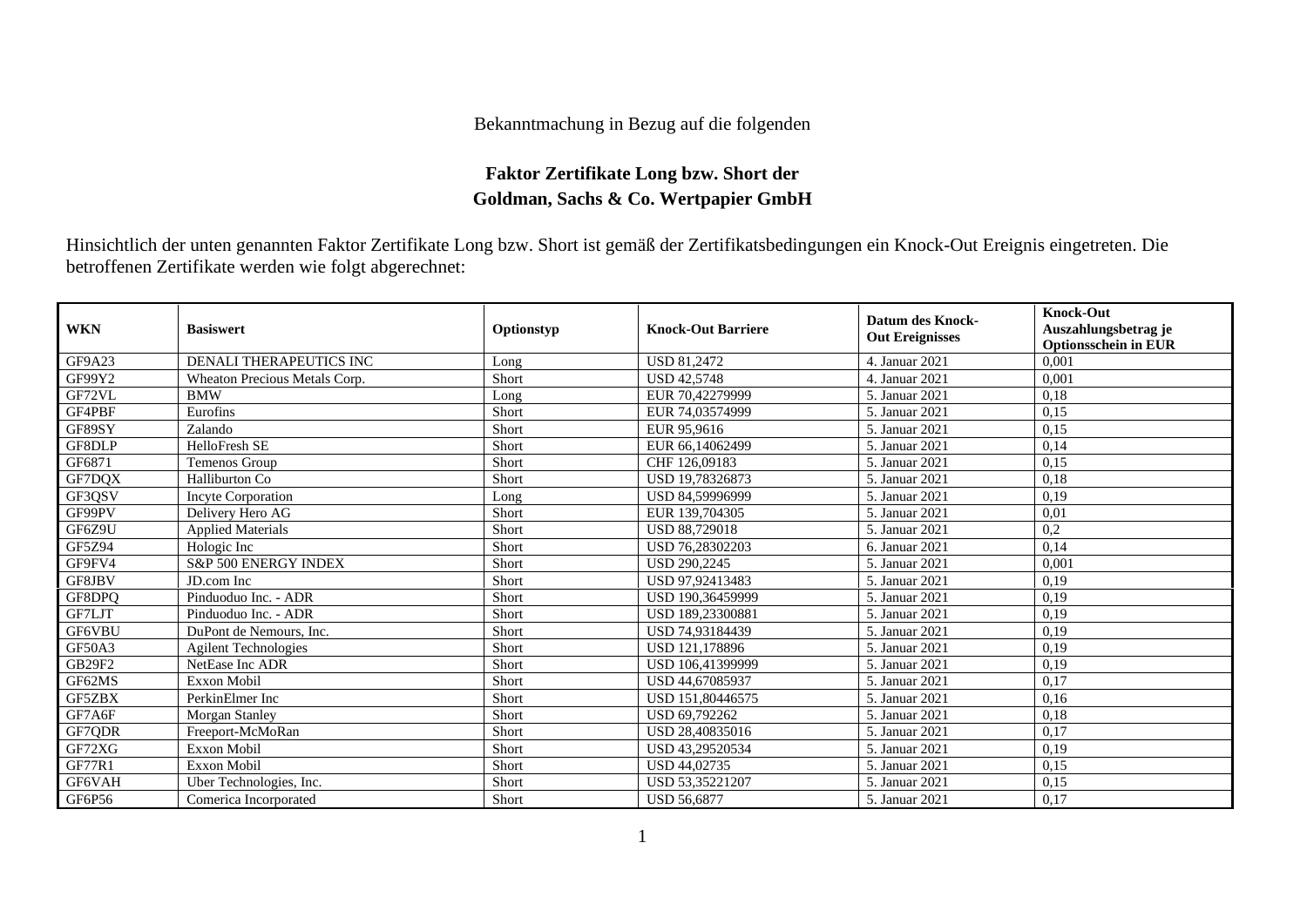| <b>WKN</b>    | <b>Basiswert</b>              | Optionstyp | <b>Knock-Out Barriere</b> | <b>Datum des Knock-</b><br><b>Out Ereignisses</b> | <b>Knock-Out</b><br>Auszahlungsbetrag je<br><b>Optionsschein in EUR</b> |
|---------------|-------------------------------|------------|---------------------------|---------------------------------------------------|-------------------------------------------------------------------------|
| GF6P8V        | Citizens Financial Group      | Short      | USD 36,280128             | 5. Januar 2021                                    | 0,19                                                                    |
| <b>GF5K87</b> | Aeroports de Paris SA         | Long       | EUR 97,41962999           | 5. Januar 2021                                    | 0,19                                                                    |
| GF8U1R        | Delivery Hero AG              | Short      | EUR 145,04399999          | 5. Januar 2021                                    | 0,16                                                                    |
| GF8J92        | JD.com Inc                    | Short      | USD 95.29216682           | 5. Januar 2021                                    | 0.15                                                                    |
| GF8J9J        | <b>AIXTRON SE</b>             | Short      | EUR 14,65590749           | 5. Januar 2021                                    | 0,18                                                                    |
| GF6YZT        | Royal Dutch Shell plc         | Short      | EUR 15,51916071           | 5. Januar 2021                                    | 0,19                                                                    |
| GF7DN0        | Albemarle Corporation         | Short      | USD 164,36581607          | 5. Januar 2021                                    | 0,19                                                                    |
| GF77UB        | Schlumberger                  | Short      | USD 22,89951222           | 5. Januar 2021                                    | 0,16                                                                    |
| GF8J9A        | JD.com Inc                    | Short      | USD 92,45193277           | 5. Januar 2021                                    | 0,19                                                                    |
| GF8JSJ        | ThyssenKrupp                  | Short      | EUR 8,52634               | 6. Januar 2021                                    | 0,17                                                                    |
| GF6P5V        | HeidelbergCement              | Short      | EUR 64,368628             | 6. Januar 2021                                    | 0,15                                                                    |
| GF6853        | Fresenius SE & Co KGaA        | Short      | EUR 39,7596               | 6. Januar 2021                                    | 0,15                                                                    |
| GF6ZDE        | <b>ENI</b>                    | Short      | EUR 8,96337909            | 6. Januar 2021                                    | 0,16                                                                    |
| <b>GC5EVV</b> | Scout24                       | Long       | EUR 64,37771              | 6. Januar 2021                                    | 0,2                                                                     |
| GC7J35        | FTSE 100 Index                | Short      | GBP 6764,33174999         | 6. Januar 2021                                    | 0,16                                                                    |
| GF6P5X        | HeidelbergCement              | Short      | EUR 66,21038748           | 6. Januar 2021                                    | 0,18                                                                    |
| GF5MDD        | HeidelbergCement              | Short      | EUR 65,72355799           | 6. Januar 2021                                    | 0,16                                                                    |
| GF2SVM        | FTSE 100 Index                | Short      | GBP 6744,49499999         | 6. Januar 2021                                    | 0,16                                                                    |
| GF72UQ        | <b>BBVA</b>                   | Short      | EUR 4,26439271            | 6. Januar 2021                                    | 0,17                                                                    |
| GC4XTD        | Siemens Healthineers AG       | Short      | EUR 44,05468599           | 6. Januar 2021                                    | 0,14                                                                    |
| GF6PBJ        | <b>ING</b> Groep              | Short      | EUR 8,03728123            | 6. Januar 2021                                    | 0,18                                                                    |
| GF8DJZ        | Nordex SE                     | Short      | EUR 24,01728748           | 6. Januar 2021                                    | 0,16                                                                    |
| GF79ZK        | Commerzbank                   | Short      | EUR 5,59186266            | 6. Januar 2021                                    | 0,14                                                                    |
| GF2UFJ        | Glencore                      | Short      | GBP 2,65000889            | 6. Januar 2021                                    | 0,19                                                                    |
| GF5ZB1        | Société Générale              | Short      | EUR 17,5290632            | 6. Januar 2021                                    | 0,17                                                                    |
| <b>GF688P</b> | Bayer                         | Short      | EUR 50,4645               | 6. Januar 2021                                    | 0,15                                                                    |
| GF72US        | <b>BBVA</b>                   | Short      | EUR 4.19621999            | 6. Januar 2021                                    | 0,18                                                                    |
| GF89R6        | Evraz                         | Short      | GBP 5,02451999            | 6. Januar 2021                                    | $\overline{0.2}$                                                        |
| GF7A32        | JP Morgan Chase               | Short      | USD 128,33891             | 6. Januar 2021                                    | 0,2                                                                     |
| GC9JWC        | Caterpillar Inc               | Short      | USD 191,51815599          | 6. Januar 2021                                    | 0,17                                                                    |
| GF4XFK        | JP Morgan Chase               | Short      | USD 129,4195              | 6. Januar 2021                                    | 0,17                                                                    |
| GF6VDV        | Raiffeisen Bank International | Short      | EUR 17,35981245           | 6. Januar 2021                                    | 0,17                                                                    |
| GF4LCF        | RWE St.                       | Short      | EUR 35,904                | 6. Januar 2021                                    | 0,19                                                                    |
| GF4LCM        | Eaton Corporation PLC         | Short      | USD 122,578214            | 6. Januar 2021                                    | 0,18                                                                    |
| GF6JKS        | Total                         | Short      | EUR 37,03044129           | 6. Januar 2021                                    | 0,2                                                                     |
| GF6JLA        | <b>AXA</b>                    | Short      | EUR 20,27050216           | 6. Januar 2021                                    | 0,19                                                                    |
| GF6JL8        | <b>AXA</b>                    | Short      | EUR 20,214972             | 6. Januar 2021                                    | 0,14                                                                    |
| GF7A3Y        | Aegon                         | Short      | EUR 3,44396644            | 6. Januar 2021                                    | 0,19                                                                    |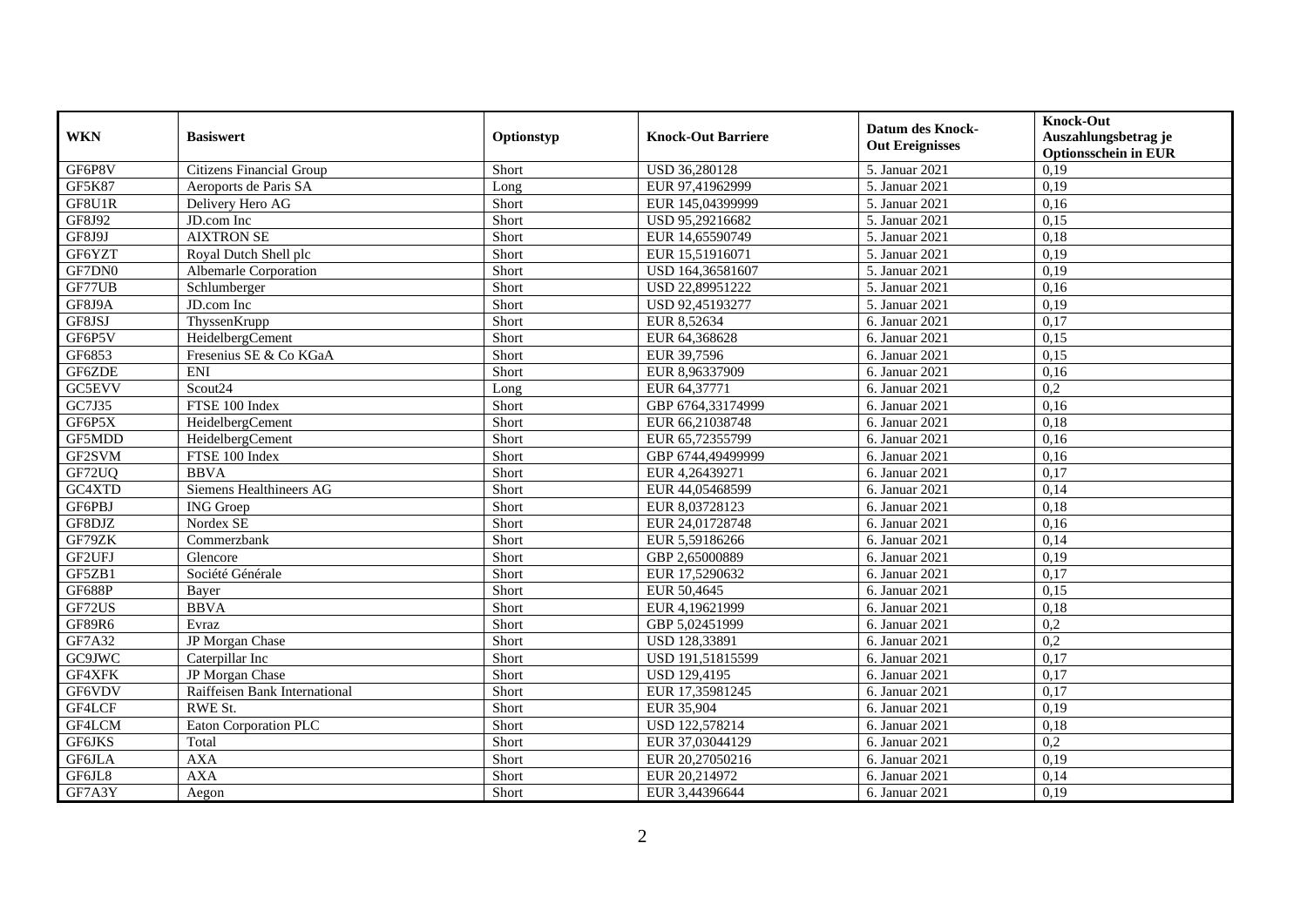| <b>WKN</b> | <b>Basiswert</b>                        | Optionstyp | <b>Knock-Out Barriere</b> | <b>Datum des Knock-</b><br><b>Out Ereignisses</b> | <b>Knock-Out</b><br>Auszahlungsbetrag je |
|------------|-----------------------------------------|------------|---------------------------|---------------------------------------------------|------------------------------------------|
| GF3QTQ     | FTSE 100 Index                          | Short      | GBP 6812,10525623         | 6. Januar 2021                                    | <b>Optionsschein in EUR</b><br>0,18      |
| GF6RQM     | <b>BNP</b> Paribas                      | Short      | EUR 45,09282498           | 6. Januar 2021                                    | 0,15                                     |
| GF1TS6     | <b>AXA</b>                              | Short      | EUR 20,158625             | 6. Januar 2021                                    | 0,18                                     |
| GF7534     | Commerzbank                             | Short      | EUR 5,65691999            | 6. Januar 2021                                    | 0,14                                     |
| GF6PBE     | <b>ING</b> Groep                        | Short      | EUR 8,11824118            | 6. Januar 2021                                    | 0,2                                      |
| GF8JHZ     | <b>Banco Santander</b>                  | Short      | EUR 2,73314118            | 6. Januar 2021                                    | 0,14                                     |
| GF8JWR     | <b>SMA Solar Technology</b>             | Short      | EUR 60,14828123           | 6. Januar 2021                                    | 0.19                                     |
| GF6P7H     | Xerox                                   | Short      | USD 23,33899              | 6. Januar 2021                                    | 0,17                                     |
| GF77NT     | Covestro AG                             | Short      | EUR 52,377392             | 6. Januar 2021                                    | 0,16                                     |
| GC9G3D     | U.S.Bancorp                             | Short      | USD 48,254983             | 6. Januar 2021                                    | 0,18                                     |
| GF6VB3     | <b>Unum Group</b>                       | Short      | USD 22,746578             | 6. Januar 2021                                    | 0,2                                      |
| GF77P0     | <b>Bank of America Corp</b>             | Short      | USD 30,907564             | 6. Januar 2021                                    | 0,15                                     |
| GF4CEM     | The Bank of New York Mellon Corporation | Short      | USD 43,21399999           | 6. Januar 2021                                    | 0,16                                     |
| GF22PT     | Citigroup                               | Short      | USD 64,01374999           | 6. Januar 2021                                    | 0.19                                     |
| GF5G09     | The Trade Desk, Inc.                    | Long       | USD 772,76919999          | 6. Januar 2021                                    | 0,14                                     |
| GF4UDR     | <b>International Paper Company</b>      | Short      | USD 50,804436             | 6. Januar 2021                                    | 0,14                                     |
| GF7YEZ     | Exxon Mobil                             | Short      | USD 44,36999999           | 6. Januar 2021                                    | 0,19                                     |
| GF5SYZ     | Facebook                                | Long       | USD 264,19575             | 6. Januar 2021                                    | 0,17                                     |
| GF89SN     | Tesla Inc                               | Short      | USD 753,48775             | 6. Januar $2021$                                  | 0,14                                     |
| GC7680     | Wells Fargo & Company                   | Short      | USD 31,83973699           | 6. Januar 2021                                    | 0,18                                     |
| GF986Q     | Tesla Inc                               | Short      | USD 749,8122              | 6. Januar 2021                                    | 0,18                                     |
| GF53EZ     | Amazon.com                              | Long       | USD 3154,1398             | 6. Januar 2021                                    | 0,19                                     |
| GF8NE2     | Tesla Inc                               | Short      | USD 752,09104099          | 6. Januar 2021                                    | 0,17                                     |
| GF7DYF     | Wells Fargo & Company                   | Short      | <b>USD 31,4459</b>        | 6. Januar 2021                                    | 0,19                                     |
| GF72VC     | <b>AES</b> Corporation                  | Short      | USD 24,50039999           | 6. Januar 2021                                    | 0,17                                     |
| GF53VT     | Johnson Controls International plc      | Short      | USD 48,536928             | 6. Januar 2021                                    | 0,2                                      |
| GF45TV     | <b>SMA Solar Technology</b>             | Short      | EUR 60,685                | 6. Januar $2021$                                  | 0,16                                     |
| GF6P0F     | Plug Power                              | Short      | <b>USD 34,503</b>         | 6. Januar 2021                                    | 0,18                                     |
| GF6RSH     | PNC Financial Services Group, Inc.      | Short      | USD 151,534904            | 6. Januar 2021                                    | 0,16                                     |
| GF7A2Z     | JP Morgan Chase                         | Short      | <b>USD 128,163</b>        | 6. Januar 2021                                    | 0,17                                     |
| GF8DHT     | Plug Power                              | Short      | USD 33,78689999           | 6. Januar 2021                                    | 0,14                                     |
| GF7DWU     | <b>BNP</b> Paribas                      | Short      | EUR 45,54704736           | 6. Januar 2021                                    | 0,17                                     |
| GF5T12     | Salesforce.com. Inc.                    | Long       | USD 216,779472            | 6. Januar 2021                                    | 0,17                                     |
| GF7DFZ     | Diamondback Energy Inc                  | Short      | USD 55,682625             | 6. Januar 2021                                    | 0,18                                     |
| GF77LR     | Intesa Sanpaolo S.p.A.                  | Short      | EUR 1,9724648             | 6. Januar 2021                                    | 0,17                                     |
| GF3TDJ     | Bayer                                   | Short      | EUR 51,97967187           | 6. Januar 2021                                    | 0,2                                      |
| GC8LSU     | RWE St.                                 | Short      | EUR 36,256                | 6. Januar 2021                                    | 0,19                                     |
| GF5VM4     | Regeneron Pharmaceuticals, Inc.         | Long       | USD 473,10417             | 6. Januar 2021                                    | 0,17                                     |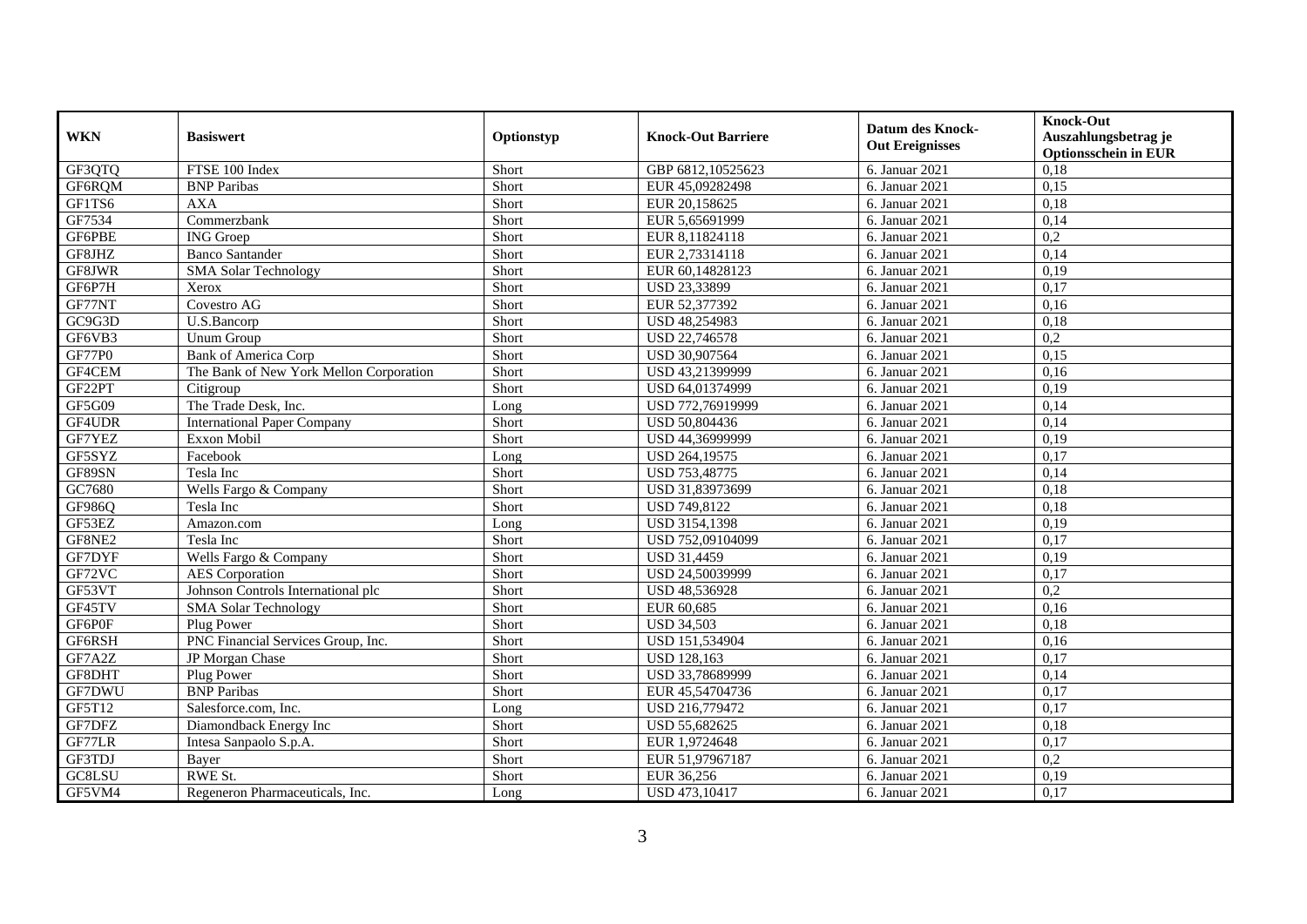| <b>WKN</b>    | <b>Basiswert</b>                   | Optionstyp | <b>Knock-Out Barriere</b> | <b>Datum des Knock-</b><br><b>Out Ereignisses</b> | <b>Knock-Out</b>                                    |
|---------------|------------------------------------|------------|---------------------------|---------------------------------------------------|-----------------------------------------------------|
|               |                                    |            |                           |                                                   | Auszahlungsbetrag je<br><b>Optionsschein in EUR</b> |
| GF2SPQ        | EURO STOXX 50 Index                | Short      | EUR 3604,52236799         | 6. Januar 2021                                    | 0,18                                                |
| GF5G6Z        | Everest Re Group, Ltd.             | Short      | USD 236,01624829          | 6. Januar 2021                                    | 0,17                                                |
| GF7QRM        | Wells Fargo & Company              | Short      | USD 32,86268281           | 6. Januar 2021                                    | 0,16                                                |
| GF4062        | Hewlett Packard Enterprise Co      | Short      | USD 12,22174999           | 6. Januar 2021                                    | 0,18                                                |
| <b>GF685N</b> | EURO STOXX 50 Index                | Short      | EUR 3615,85734399         | 6. Januar 2021                                    | 0,18                                                |
| GF4C8M        | Medtronic, PLC                     | Short      | USD 119,28899999          | 6. Januar 2021                                    | 0,19                                                |
| GF4X46        | <b>Celanese Corporation</b>        | Short      | USD 138,26224998          | 6. Januar 2021                                    | 0,14                                                |
| GF6AN9        | Deutsche Bank                      | Short      | EUR 9,39169077            | 6. Januar 2021                                    | 0,17                                                |
| GF6PF8        | <b>M&amp;T Bank Corporation</b>    | Short      | USD 136,91684708          | 6. Januar 2021                                    | 0,17                                                |
| GF5SZ1        | Regeneron Pharmaceuticals, Inc.    | Long       | USD 472,282305            | 6. Januar 2021                                    | 0,17                                                |
| GF13CL        | <b>Newmont Corporation</b>         | Short      | USD 64,78740199           | 6. Januar 2021                                    | 0,15                                                |
| GF7LZ8        | Darling Ingredients Inc            | Short      | USD 62,91137              | 6. Januar 2021                                    | 0,15                                                |
| GF77L7        | ConocoPhillips                     | Short      | USD 42,735376             | 6. Januar 2021                                    | 0,17                                                |
| GC6J8H        | Adobe Inc.                         | Long       | USD 467,476625            | 6. Januar 2021                                    | 0,2                                                 |
| GF6Z7L        | <b>Synchrony Financial</b>         | Short      | USD 36,27407926           | 6. Januar 2021                                    | 0,16                                                |
| GF50AQ        | Enel                               | Short      | EUR 8,78732864            | 6. Januar 2021                                    | 0,17                                                |
| GF62LH        | Ameriprise Financial Inc.          | Short      | USD 195,09967108          | 6. Januar 2021                                    | 0,15                                                |
| GF43J9        | Dow Jones Industrial Average Index | Short      | USD 30756.29919999        | 6. Januar 2021                                    | 0.16                                                |
| GF7UXW        | Société Générale                   | Short      | EUR 18,1003776            | 6. Januar 2021                                    | 0,18                                                |
| GF8JX3        | Darling Ingredients Inc            | Short      | USD 61,69571998           | 6. Januar 2021                                    | 0,16                                                |
| GF6RQK        | <b>BNP</b> Paribas                 | Short      | EUR 45,73485155           | 6. Januar 2021                                    | 0,15                                                |
| <b>GFOPNF</b> | <b>Bank of America Corp</b>        | Short      | USD 32,0756               | 6. Januar 2021                                    | 0,15                                                |
| GF8JJ2        | <b>Banco Santander</b>             | Short      | EUR 2,75732813            | 6. Januar 2021                                    | 0,19                                                |
| GF79ZU        | General Electric                   | Short      | USD 11,23588822           | 6. Januar 2021                                    | 0,2                                                 |
| GF6V9C        | <b>BBVA</b>                        | Short      | EUR 4,31843999            | 6. Januar 2021                                    | 0,2                                                 |
| GF6EBE        | Expedia Group, Inc.                | Short      | USD 140,07479599          | 6. Januar 2021                                    | 0,19                                                |
| GF688Q        | Bayer                              | Short      | EUR 51,78714534           | 6. Januar 2021                                    | $\overline{0.2}$                                    |
| GF72LF        | Planet Fitness Inc                 | Short      | USD 78,00439766           | 6. Januar 2021                                    | 0,17                                                |
| GF53RH        | CSX Corporation                    | Short      | USD 91,394872             | 6. Januar 2021                                    | 0,17                                                |
| GF16YQ        | J.B. Hunt Transport Services, Inc. | Short      | USD 147,12513873          | 6. Januar 2021                                    | 0,17                                                |
| <b>GF67U8</b> | Dow Jones Industrial Average Index | Short      | USD 30999,432000000001    | 6. Januar 2021                                    | 0,11                                                |
| GF6ZBY        | LIBERTY GLOBAL PLC                 | Short      | USD 26,53004992           | 6. Januar 2021                                    | 0.19                                                |
| GC74G2        | Jacobs Engineering Group Inc.      | Short      | USD 116,55154632          | 6. Januar 2021                                    | 0,17                                                |
| GC9FZ6        | Nasdaq, Inc.                       | Short      | USD 135,018507            | 6. Januar 2021                                    | 0,16                                                |
| GF40AE        | <b>Siemens</b>                     | Short      | EUR 122,41560199          | 6. Januar 2021                                    | 0,18                                                |
| GF3ZWS        | <b>Target Corp</b>                 | Short      | USD 188,17243824          | 6. Januar 2021                                    | 0,15                                                |
| GF13KK        | Western Union                      | Short      | USD 23,05600091           | 6. Januar 2021                                    | 0,14                                                |
| GF3H0U        | Dow Jones Industrial Average Index | Short      | USD 30926,492160000002    | 6. Januar 2021                                    | 0,16                                                |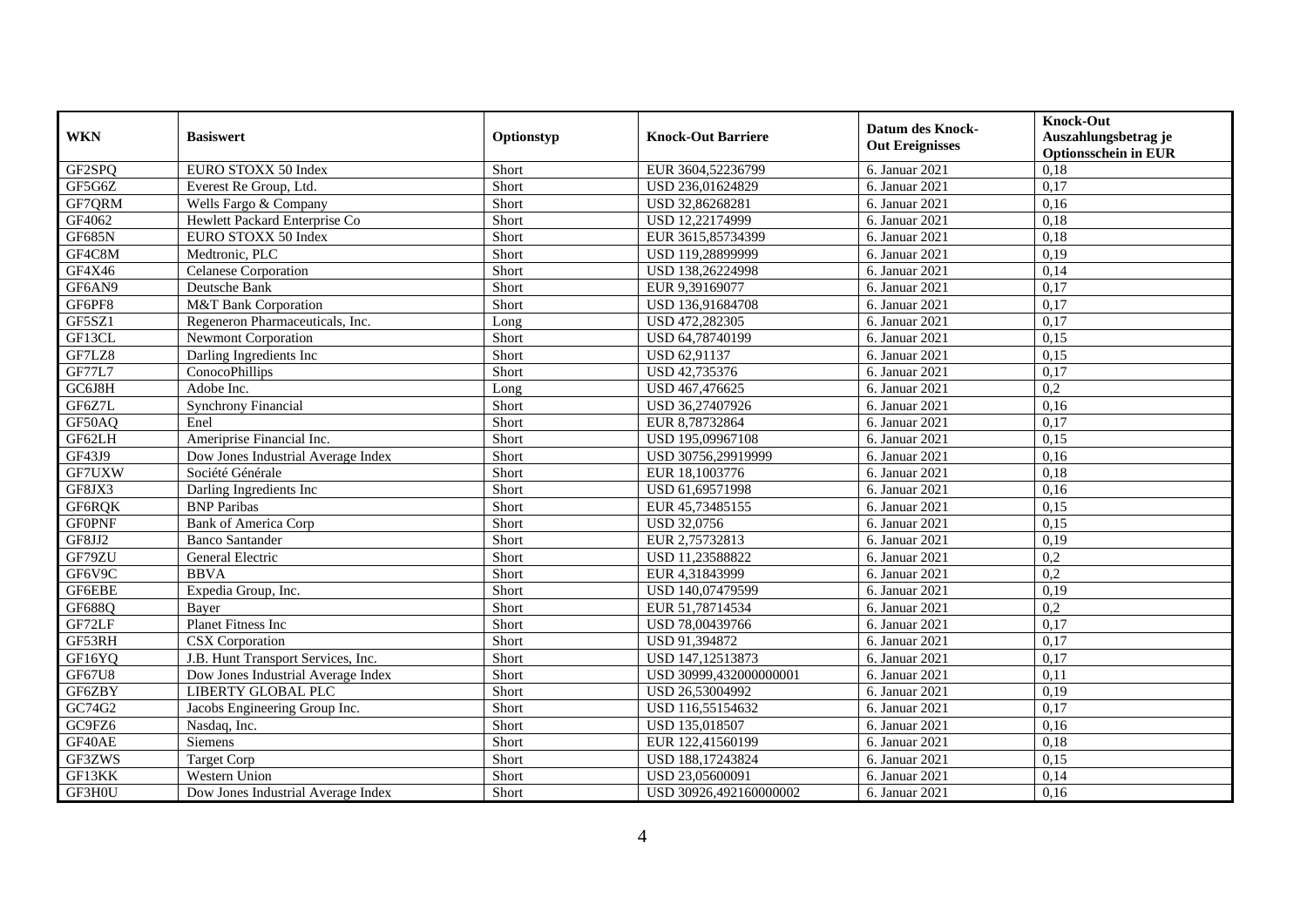| <b>WKN</b>    | <b>Basiswert</b>                    | Optionstyp | <b>Knock-Out Barriere</b> | <b>Datum des Knock-</b><br><b>Out Ereignisses</b> | <b>Knock-Out</b><br>Auszahlungsbetrag je<br><b>Optionsschein in EUR</b> |
|---------------|-------------------------------------|------------|---------------------------|---------------------------------------------------|-------------------------------------------------------------------------|
| <b>GC9TJS</b> | The TJX Companies, Inc.             | Short      | USD 69,58228799           | 6. Januar 2021                                    | 0,2                                                                     |
| GF72VD        | <b>AES</b> Corporation              | Short      | USD 25,05905619           | 6. Januar 2021                                    | 0,18                                                                    |
| GF5047        | Iberdrola                           | Short      | EUR 12,193488             | 6. Januar 2021                                    | 0,18                                                                    |
| GF8UU1        | Plug Power                          | Short      | <b>USD 36,2766</b>        | 6. Januar 2021                                    | 0.2                                                                     |
| GC7495        | <b>SMA Solar Technology</b>         | Short      | EUR 62,975                | 6. Januar 2021                                    | 0,19                                                                    |
| GF9JBL        | <b>SMA Solar Technology</b>         | Short      | EUR 58,572475             | 6. Januar 2021                                    | 0,001                                                                   |
| GF9JBM        | <b>SMA Solar Technology</b>         | Short      | EUR 58,9675               | 6. Januar 2021                                    | 0,001                                                                   |
| GF9JBK        | <b>SMA Solar Technology</b>         | Short      | EUR 58,572475             | 6. Januar 2021                                    | 0,001                                                                   |
| GF6279        | DAX (Performance Index)             | Short      | EUR 13992,500499989999    | 6. Januar 2021                                    | 0,19                                                                    |
| GF67QN        | DAX (Performance Index)             | Short      | EUR 13935, 16537599       | 6. Januar 2021                                    | 0,19                                                                    |
| GF6854        | Fresenius SE & Co KGaA              | Short      | EUR 40.66619528           | 6. Januar 2021                                    | 0,18                                                                    |
| GF5VNF        | <b>Siemens</b>                      | Short      | EUR 122,86559113          | 6. Januar 2021                                    | 0,2                                                                     |
| GF22GJ        | Danone                              | Short      | EUR 55,96499999           | 6. Januar 2021                                    | 0,18                                                                    |
| GC9TB9        | <b>RTL Group</b>                    | Short      | EUR 41,94543799           | 6. Januar 2021                                    | 0,2                                                                     |
| GC6ZSR        | Pearson                             | Short      | GBP 7,00620219            | 6. Januar 2021                                    | 0,19                                                                    |
| GC67SR        | DAX (Performance Index)             | Short      | EUR 13965,19805999        | 6. Januar 2021                                    | 0,18                                                                    |
| <b>GC5ENE</b> | Deutsche Wohnen AG                  | Long       | EUR 41,4932               | 6. Januar 2021                                    | 0,19                                                                    |
| <b>GF7K44</b> | Telefonica                          | Short      | EUR 3,5586444             | 6. Januar 2021                                    | 0,2                                                                     |
| GF6RUQ        | RWE St.                             | Short      | EUR 36,98199999           | 6. Januar 2021                                    | 0,18                                                                    |
| GF45NP        | EURO STOXX 50 Index                 | Short      | EUR 3661,47669057         | 6. Januar 2021                                    | 0,19                                                                    |
| GF3QTY        | FTSE 100 Index                      | Short      | GBP 6946,99515623         | 6. Januar 2021                                    | 0,19                                                                    |
| GC7NJL        | Adecco                              | Short      | CHF 61,57281599           | 6. Januar 2021                                    | 0,19                                                                    |
| GC7J11        | <b>AEX</b> Index                    | Short      | EUR 648,19325999          | 6. Januar 2021                                    | 0,19                                                                    |
| GC7528        | Enel                                | Short      | EUR 9,13074123            | 6. Januar 2021                                    | 0,19                                                                    |
| GB1YKH        | Iberdrola                           | Short      | EUR 12,4232               | 6. Januar 2021                                    | 0,18                                                                    |
| GF05UE        | Advance Auto Parts, Inc.            | Short      | USD 164,51512147          | 6. Januar 2021                                    | 0,16                                                                    |
| GF72XU        | Salesforce.com, Inc.                | Long       | <b>USD 213,213</b>        | 6. Januar 2021                                    | 0,19                                                                    |
| GF72NE        | S&P $500(r)$ Index                  | Short      | USD 3801,34210775         | 6. Januar 2021                                    | 0,18                                                                    |
| GC76MB        | $\overline{\text{VeriSign}}$ , Inc. | Long       | USD 197,06989046          | 6. Januar 2021                                    | 0,17                                                                    |
| GF7QRJ        | Wells Fargo & Company               | Short      | USD 33,04665383           | 6. Januar 2021                                    | 0,19                                                                    |
| GF7QMT        | PVH Corp.                           | Short      | USD 104,04917216          | 6. Januar 2021                                    | 0,18                                                                    |
| GF4C8S        | Medtronic, PLC                      | Short      | USD 119,87374999          | 6. Januar 2021                                    | 0,17                                                                    |
| GF11DZ        | Tesla Inc                           | Short      | <b>USD 808,621</b>        | 6. Januar 2021                                    | 0,19                                                                    |
| GC915F        | Beyond Meat, Inc.                   | Long       | USD 115,48521447          | 6. Januar 2021                                    | 0,19                                                                    |
| GC9FUH        | PACCAR Inc                          | Short      | USD 89,44338696           | 6. Januar 2021                                    | 0,17                                                                    |
| GF7Y9B        | Expedia Group, Inc.                 | Short      | USD 145,53406509          | 6. Januar 2021                                    | 0,17                                                                    |
| GF7LQ6        | BIO-RAD LABORATORIES, INC.          | Short      | USD 607,72885199          | 6. Januar 2021                                    | 0,19                                                                    |
| GF1QA3        | Nvidia                              | Long       | USD 516,082875            | 6. Januar 2021                                    | 0,19                                                                    |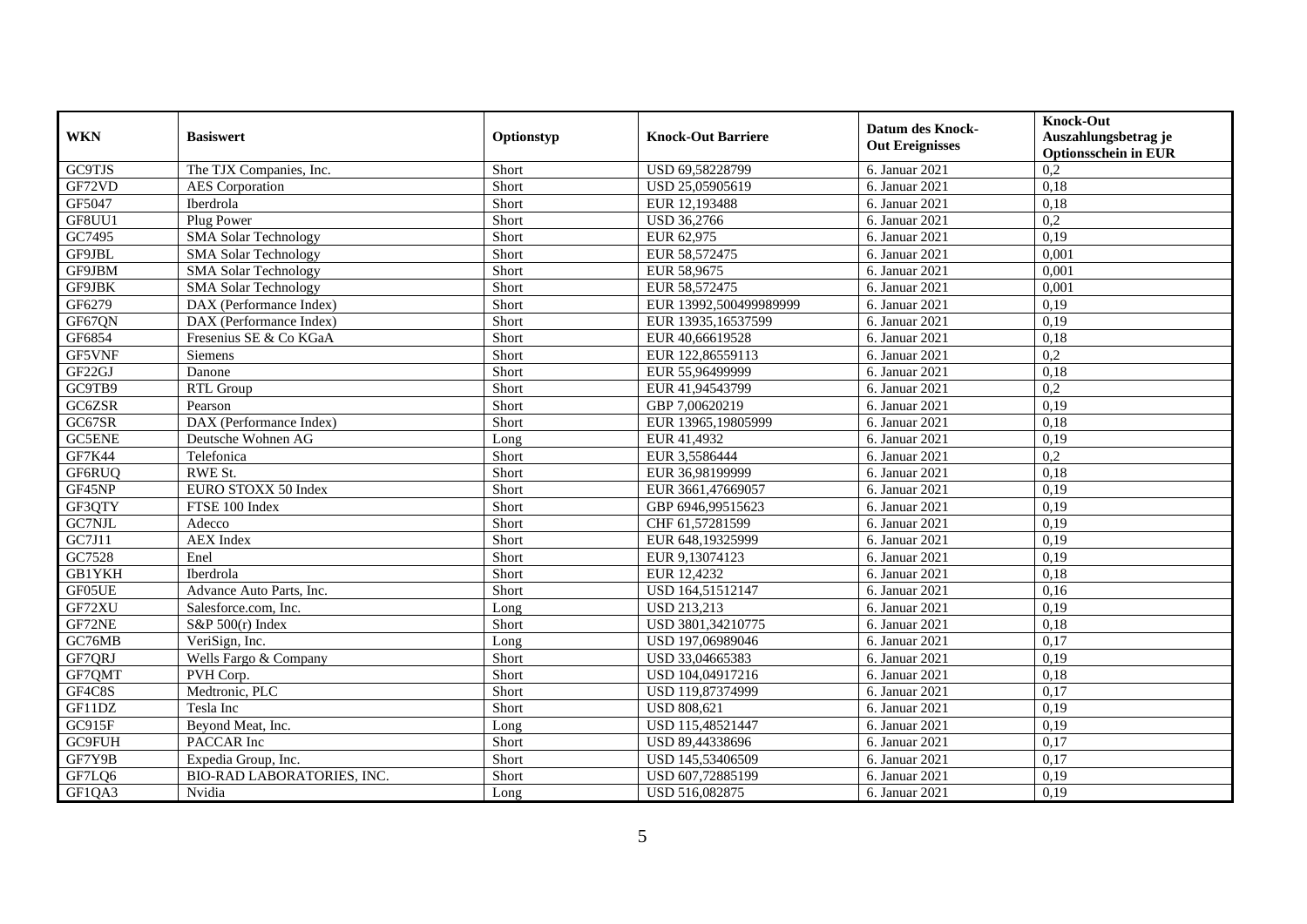| <b>WKN</b>    | <b>Basiswert</b>                  | Optionstyp | <b>Knock-Out Barriere</b> | <b>Datum des Knock-</b><br><b>Out Ereignisses</b> | <b>Knock-Out</b><br>Auszahlungsbetrag je<br><b>Optionsschein in EUR</b> |
|---------------|-----------------------------------|------------|---------------------------|---------------------------------------------------|-------------------------------------------------------------------------|
| GF8LXD        | Intel                             | Short      | <b>USD 51,6222</b>        | 6. Januar 2021                                    | $\overline{0.2}$                                                        |
| GC8CEV        | Omnicom Group Inc.                | Short      | USD 67,30318856           | 6. Januar 2021                                    | 0,18                                                                    |
| GF6RK3        | Arconic Corp                      | Short      | USD 30,41559373           | 6. Januar 2021                                    | 0,15                                                                    |
| GF6A7G        | Microchip Technology Incorporated | Short      | USD 146,25433341          | 6. Januar 2021                                    | 0,16                                                                    |
| GF7YBJ        | Western Digital Corp              | Short      | USD 51,531012             | 4. Januar 2021                                    | 0,001                                                                   |
| GF8VLB        | Western Digital Corp              | Short      | USD 52,03745623           | 4. Januar 2021                                    | 0,001                                                                   |
| GF53SU        | DXC Technology                    | Short      | USD 26,47316757           | 4. Januar 2021                                    | 0,18                                                                    |
| GF4NYM        | NRG Energy, Inc.                  | Short      | USD 37,19991599           | 4. Januar 2021                                    | 0,18                                                                    |
| GF6ZD2        | Autodesk, Inc.                    | Short      | USD 305,817374            | 4. Januar $20\overline{21}$                       | 0,17                                                                    |
| GF4NWY        | Silver                            | Short      | USD 27,04118499           | 4. Januar 2021                                    | 0,18                                                                    |
| GF7QB0        | Tesla Inc                         | Short      | USD 715,62339999          | 4. Januar 2021                                    | 0,2                                                                     |
| <b>GF98B5</b> | Baidu, Inc.                       | Short      | USD 224,0226              | 4. Januar 2021                                    | 0,14                                                                    |
| GF89SJ        | Tesla Inc                         | Short      | USD 708,6756              | 4. Januar 2021                                    | 0,11                                                                    |
| GF96VW        | Western Digital Corp              | Short      | USD 51,531012             | 4. Januar 2021                                    | 0,001                                                                   |
| GF6Z23        | Micron Technology                 | Short      | <b>USD 73,459088</b>      | 4. Januar 2021                                    | 0,16                                                                    |
| GF750H        | Tripadvisor Inc.                  | Short      | USD 29,28425093           | 4. Januar 2021                                    | 0,19                                                                    |
| GF5SZJ        | Philips                           | Short      | EUR 45,67383348           | 4. Januar 2021                                    | 0,15                                                                    |
| GC7526        | Enel                              | Short      | EUR 8,52427999            | 4. Januar 2021                                    | 0.19                                                                    |
| GC8PTB        | Groupe Bruxelles Lambert S.A.     | Short      | EUR 84,42621199           | 4. Januar 2021                                    | 0,16                                                                    |
| GF45MT        | Covestro AG                       | Short      | EUR 51,74199999           | 4. Januar 2021                                    | 0,18                                                                    |
| GF72M8        | MTU Aero Engines                  | Short      | EUR 219,802               | 4. Januar 2021                                    | $\overline{0.2}$                                                        |
| GF53UG        | Danone                            | Short      | EUR 54,910464             | 4. Januar 2021                                    | 0,2                                                                     |
| GF6ZDB        | ENI                               | Short      | EUR 8,71896               | 4. Januar 2021                                    | 0,19                                                                    |
| GC643U        | $K+SAG$                           | Short      | EUR 8,25528               | 4. Januar 2021                                    | 0,19                                                                    |
| GF3CGZ        | Delivery Hero AG                  | Short      | EUR 132,44829999          | 4. Januar 2021                                    | 0,15                                                                    |
| GF50AN        | Enel                              | Short      | EUR 8,44152               | 4. Januar 2021                                    | 0,16                                                                    |
| GF6ERJ        | Delivery Hero AG                  | Short      | EUR 130,81                | 4. Januar 2021                                    | 0,19                                                                    |
| GF5SH9        | Fresenius SE & Co KGaA            | Short      | EUR 38,786                | 4. Januar 2021                                    | 0,2                                                                     |
| GF2SVJ        | FTSE 100 Index                    | Short      | GBP 6557,42779999         | 4. Januar 2021                                    | $\overline{0.2}$                                                        |
| GF8JRW        | Delivery Hero AG                  | Short      | EUR 129,53999999          | 4. Januar 2021                                    | 0,18                                                                    |
| GC8CHP        | FLIR Systems Inc                  | Short      | USD 51,84920959           | 4. Januar 2021                                    | 0,15                                                                    |
| GF8YPX        | <b>DXC</b> Technology             | Short      | USD 27,87262811           | 4. Januar 2021                                    | 0,16                                                                    |
| GF5SPM        | Intel                             | Short      | USD 51,3146               | 4. Januar 2021                                    | 0,18                                                                    |
| GF5VXX        | Merck                             | Short      | EUR 143,85874999          | 4. Januar 2021                                    | 0.2                                                                     |
| GF62K4        | Intel                             | Short      | USD 50,886148             | 4. Januar 2021                                    | 0,19                                                                    |
| GF72J3        | Tapestry, Inc.                    | Short      | USD 32,42445739           | 4. Januar 2021                                    | 0,19                                                                    |
| GF2UCW        | FLIR Systems Inc                  | Short      | USD 47,17888593           | 4. Januar 2021                                    | 0,19                                                                    |
| GF6Z3Q        | Albemarle Corporation             | Short      | USD 153,90141425          | 4. Januar 2021                                    | 0,14                                                                    |